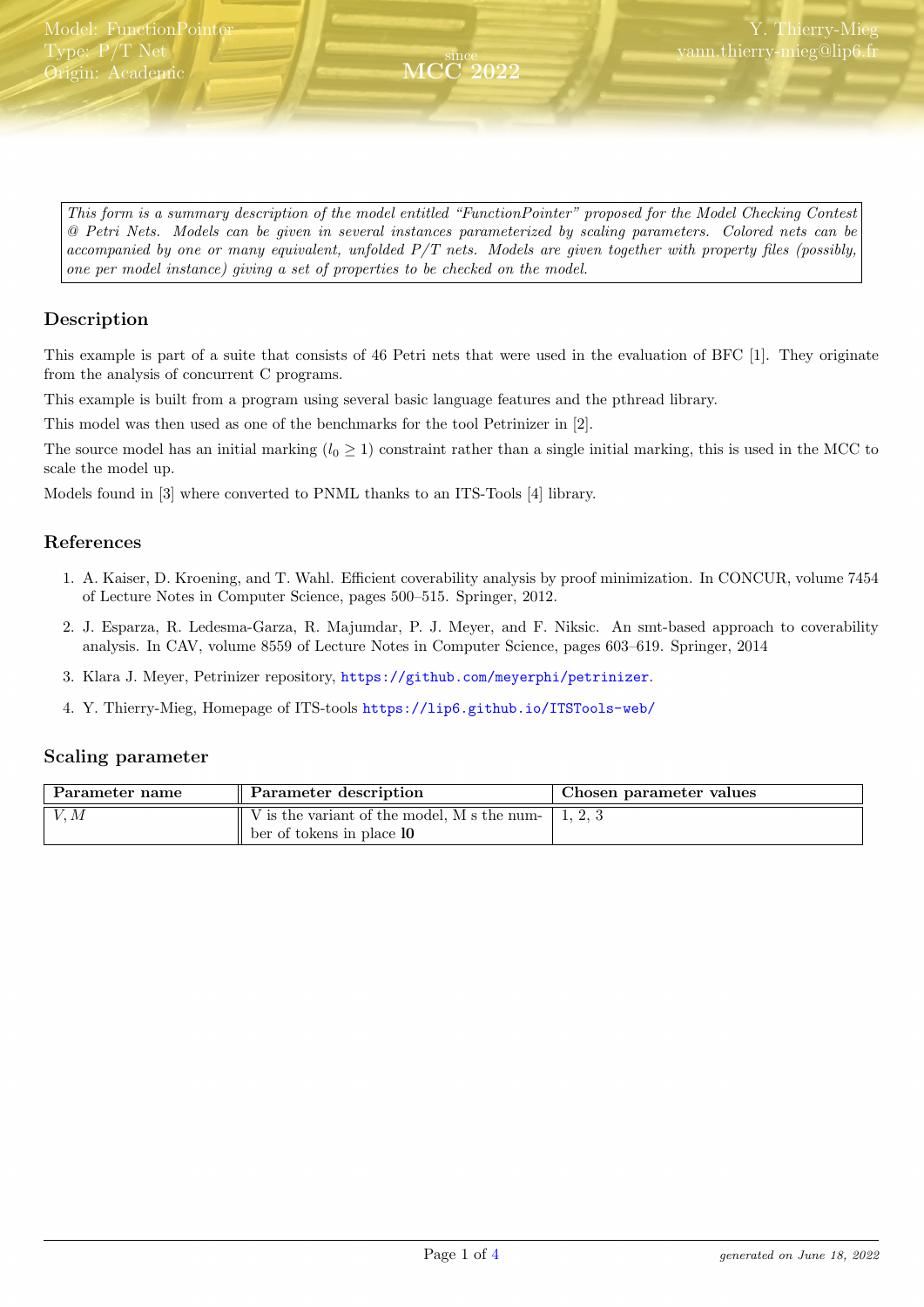## Size of the model

| Parameter        | Number of places | Number of transitions | Number of arcs |
|------------------|------------------|-----------------------|----------------|
| Variant $a, M=2$ | 40               | 70                    | 284            |
| Variant a, $M=4$ | 40               | 70                    | 284            |
| Variant a, M=8   | 40               | 70                    | 284            |
| Variant a, M=16  | 40               | 70                    | 284            |
| Variant a, M=32  | 40               | 70                    | 284            |
| Variant a, M=64  | 40               | 70                    | 284            |
| Variant a, M=128 | 40               | 70                    | 284            |
| Variant b, M=2   | 306              | 840                   | 3392           |
| Variant b, M=4   | 306              | 840                   | 3392           |
| Variant b, M=8   | 306              | 840                   | 3392           |
| Variant b, M=16  | 306              | 840                   | 3392           |
| Variant b, M=32  | 306              | 840                   | 3392           |
| Variant b, M=64  | 306              | 840                   | 3392           |
| Variant b, M=128 | 306              | 840                   | 3392           |
| Variant c, M=2   | 2826             | 8960                  | 36096          |
| Variant c, M=4   | 2826             | 8960                  | 36096          |
| Variant c, M=8   | 2826             | 8960                  | 36096          |
| Variant c, M=16  | 2826             | 8960                  | 36096          |
| Variant c, M=32  | 2826             | 8960                  | 36096          |
| Variant c, M=64  | 2826             | 8960                  | 36096          |
| Variant c, M=128 | 2826             | 8960                  | 36096          |

### Structural properties

|                                                                                                                                                              | $\sqrt{ }$           |
|--------------------------------------------------------------------------------------------------------------------------------------------------------------|----------------------|
| simple free choice — all transitions sharing a common input place have no other input place $\dots\dots\dots\dots\dots\dots\dots$                            | $\boldsymbol{X}$ (a) |
| extended free choice $-$ all transitions sharing a common input place have the same input places $\dots\dots\dots\dots\dots$                                 | $\boldsymbol{X}$ (b) |
| <b>state machine</b> — every transition has exactly one input place and exactly one output place $\dots\dots\dots\dots\dots\dots\dots$                       | $\mathbf{X}$ (c)     |
| <b>marked graph</b> — every place has exactly one input transition and exactly one output transition $\ldots \ldots \ldots \ldots \mathbf{X}$ <sup>(d)</sup> |                      |
|                                                                                                                                                              | $\mathcal{X}(e)$     |
|                                                                                                                                                              |                      |
|                                                                                                                                                              | $\mathcal{V}(g)$     |
|                                                                                                                                                              | $\mathcal{V}$ (h)    |
|                                                                                                                                                              | $\mathbf{X}^{(i)}$   |
|                                                                                                                                                              | $\chi$ (j)           |
| $loop-free \t- no transition has an input place that is also an output place \t \t \t \t \t \t$                                                              | $\mathbf{X}$ (k)     |
|                                                                                                                                                              |                      |
| <b>subconservative</b> — for each transition, the number of input arcs equals or exceeds the number of output arcs $\mathbf{X}^{(m)}$                        |                      |
|                                                                                                                                                              |                      |

<span id="page-1-0"></span><sup>(</sup>a) stated by [CÆSAR.BDD](http://cadp.inria.fr/man/caesar.bdd.html) version 3.7 on all 21 instances (3 variants  $\times$  7 values of M).

<span id="page-1-1"></span><sup>(</sup>b) transitions "t0" and "t2" share a common input place "s0", but only the former transition has input place "l0".

<span id="page-1-2"></span><sup>(</sup>c) stated by [CÆSAR.BDD](http://cadp.inria.fr/man/caesar.bdd.html) version 3.7 on all 21 instances (3 variants  $\times$  7 values of M).

<span id="page-1-3"></span><sup>(</sup>d) stated by [CÆSAR.BDD](http://cadp.inria.fr/man/caesar.bdd.html) version 3.7 on all 21 instances (3 variants  $\times$  7 values of M).

<span id="page-1-4"></span><sup>(</sup>e) 2 places are not connected to place " $s0$ ", e.g., place " $s6$ ".

<span id="page-1-5"></span> $^{\text{(f)}}$  the net is not connected and, thus, not strongly connected.

<span id="page-1-6"></span><sup>(</sup>g) stated by [CÆSAR.BDD](http://cadp.inria.fr/man/caesar.bdd.html) version 3.7 on all 21 instances (3 variants  $\times$  7 values of M).

<span id="page-1-7"></span><sup>(</sup>h) stated by [CÆSAR.BDD](http://cadp.inria.fr/man/caesar.bdd.html) version 3.7 on all 21 instances (3 variants  $\times$  7 values of M).

<span id="page-1-8"></span><sup>(</sup>i) stated by [CÆSAR.BDD](http://cadp.inria.fr/man/caesar.bdd.html) version 3.7 on all 21 instances (3 variants  $\times$  7 values of M).

<span id="page-1-9"></span><sup>(</sup>i) stated by [CÆSAR.BDD](http://cadp.inria.fr/man/caesar.bdd.html) version 3.7 on all 21 instances (3 variants  $\times$  7 values of M).

<span id="page-1-10"></span><sup>(</sup>k) stated by [CÆSAR.BDD](http://cadp.inria.fr/man/caesar.bdd.html) version 3.7 on all 21 instances (3 variants  $\times$  7 values of M).

<span id="page-1-11"></span><sup>&</sup>lt;sup>(1)</sup> stated by [CÆSAR.BDD](http://cadp.inria.fr/man/caesar.bdd.html) version 3.7 on all 21 instances (3 variants  $\times$  7 values of M).

<span id="page-1-12"></span> $^{(m)}$  stated by [CÆSAR.BDD](http://cadp.inria.fr/man/caesar.bdd.html) version 3.7 on all 21 instances (3 variants  $\times$  7 values of M).

<span id="page-1-13"></span><sup>(</sup>n)the definition of Nested-Unit Petri Nets (NUPN) is available from <http://mcc.lip6.fr/nupn.php>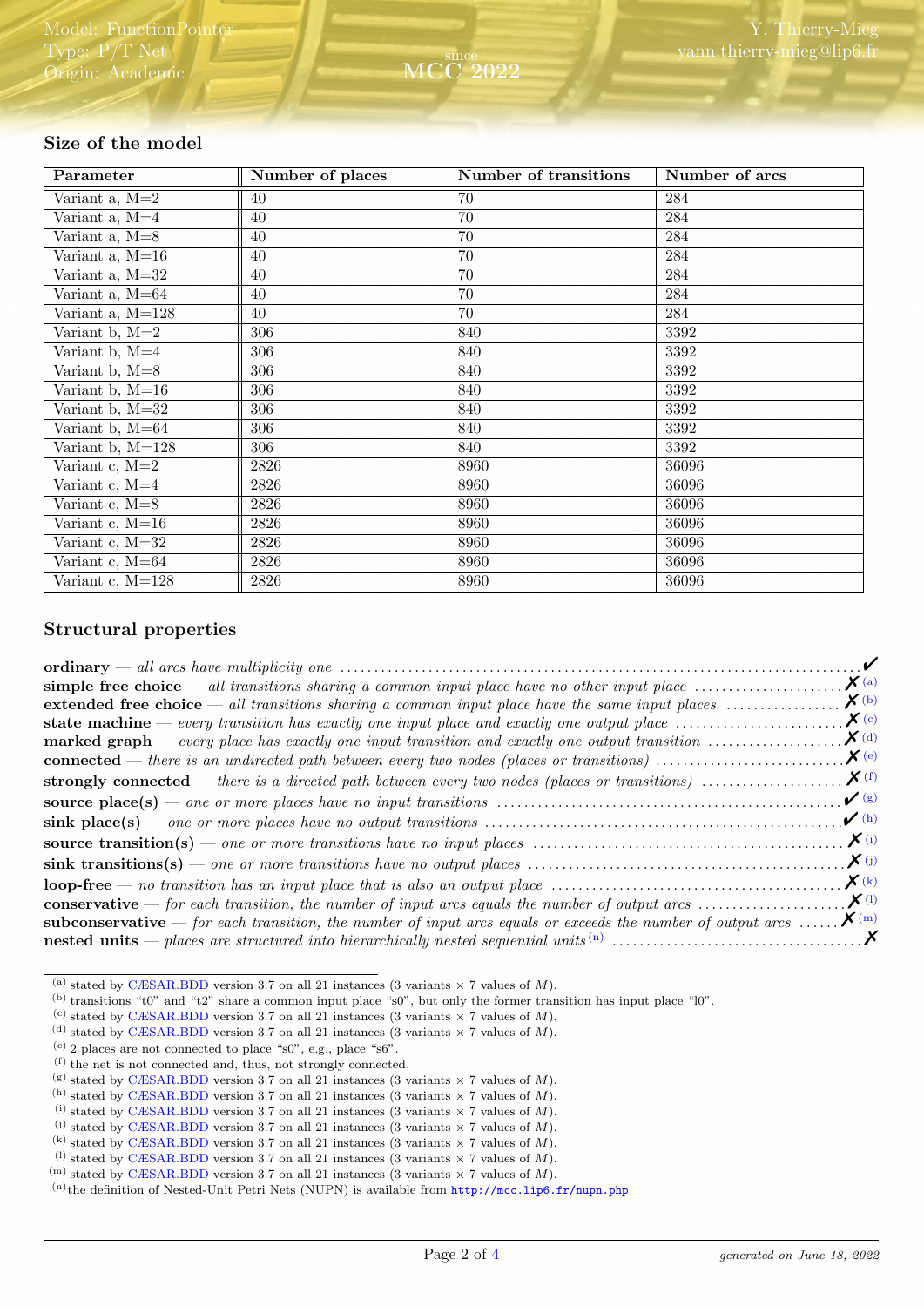# Behavioural properties

| <b>dead place(s)</b> — one or more places have no token in any reachable marking $\ldots$ $\ldots$ $\ldots$ $\ldots$ $\ldots$ $\ldots$ $\ldots$ $\ldots$ $\ldots$ $\ldots$ $\ldots$ $\ldots$ $\ldots$ $\ldots$ $\ldots$ $\ldots$ $\ldots$ $\ldots$ $\ldots$ $\ldots$ $\ldots$ $\ldots$ $\ldots$ $\ldots$ |  |
|----------------------------------------------------------------------------------------------------------------------------------------------------------------------------------------------------------------------------------------------------------------------------------------------------------|--|
|                                                                                                                                                                                                                                                                                                          |  |
| <b>deadlock</b> — there exists a reachable marking from which no transition can be fired ?                                                                                                                                                                                                               |  |
| <b>reversible</b> — from every reachable marking, there is a transition path going back to the initial marking $\ldots \ldots \ldots \ldots$                                                                                                                                                             |  |
| <b>live</b> — for every transition t, from every reachable marking, one can reach a marking in which t can fire $\ldots$ ?                                                                                                                                                                               |  |

since MCC 2022

#### Size of the marking graphs

| Parameter          | Number of reach-         | Number of tran-          | Max. number of           | Max.<br>number of                    |
|--------------------|--------------------------|--------------------------|--------------------------|--------------------------------------|
|                    | able markings            | sition firings           | tokens per place         | tokens per marking                   |
| Variant $a, M=2$   |                          |                          |                          | $\geq 3^{(r)}$                       |
| Variant $a, M=4$   | $\ddot{?}$               | ?                        | $\ddot{?}$               | $\geq 5^{(s)}$                       |
| Variant a, $M=8$   | $\overline{?}$           | $\ddot{?}$               | $\ddot{?}$               | $\geq 9^{(t)}$                       |
| Variant $a, M=16$  | $\overline{?}$           | $\ddot{?}$               | $\ddot{?}$               | $\geq$ 17 <sup>(u)</sup>             |
| Variant a, M=32    | $\ddot{?}$               | $\overline{\mathcal{L}}$ | $\overline{\cdot}$       | $\geq 33^{(v)}$                      |
| Variant a, M=64    | $\overline{?}$           | $\cdot$                  | $\ddot{?}$               | $\geq 65^{(w)}$                      |
| Variant a, M=128   | $\ddot{?}$               | $\ddot{?}$               | $\ddot{?}$               | $\geq 129^{(x)}$                     |
| Variant $b, M=2$   | $\ddot{?}$               | $\ddot{?}$               | $\ddot{?}$               | $\geq 3(y)$                          |
| Variant $b, M=4$   | $\ddot{?}$               | $\overline{\cdot}$       | $\ddot{?}$               | $\geq 5^{(z)}$                       |
| Variant b, M=8     | $\overline{\mathcal{L}}$ | $\overline{?}$           | $\overline{?}$           | $\geq 9^{(aa)}$                      |
| Variant b, M=16    | $\overline{?}$           | $\ddot{?}$               | $\ddot{?}$               | $\geq 17^{(ab)}$                     |
| Variant b, M=32    | $\ddot{?}$               | $\ddot{?}$               | $\ddot{?}$               | $\geq 33^{\overline{(\mathrm{ac})}}$ |
| Variant b, M=64    | $\boldsymbol ?$          | $\cdot$                  | $\ddot{?}$               | $\geq 65 \, \mathrm{(ad)}$           |
| Variant b, M=128   | $\overline{\cdot}$       | $\overline{\mathcal{L}}$ | $\overline{\cdot}$       | $\geq 129^{(ae)}$                    |
| Variant $c, M=2$   | $\ddot{?}$               | $\ddot{?}$               | $\ddot{?}$               | $\geq 3^{(af)}$                      |
| Variant c, M=4     | $\ddot{?}$               | $\ddot{?}$               | $\ddot{?}$               | $\geq 5^{(ag)}$                      |
| Variant c, M=8     | $\ddot{?}$               | $\ddot{?}$               | $\ddot{?}$               | $\geq 9^{(ah)}$                      |
| Variant $c, M=16$  | $\ddot{?}$               | $\overline{\cdot}$       | $\overline{\mathcal{L}}$ | $\geq$ 17 <sup>(ai)</sup>            |
| Variant c, M=32    | $\overline{?}$           | $\overline{\mathcal{L}}$ | $\overline{?}$           | $\geq$ 33 <sup>(aj)</sup>            |
| Variant c, M=64    | $\ddot{?}$               | $\cdot$                  | $\ddot{?}$               | $\geq 65^{\rm (ak)}$                 |
| Variant $c, M=128$ | $\boldsymbol ?$          | $\ddot{?}$               | $\ddot{?}$               | $\geq 129^{\overline{\text{(al)}}}$  |

<span id="page-2-0"></span><sup>(</sup>o) stated by [CÆSAR.BDD](http://cadp.inria.fr/man/caesar.bdd.html) version 3.7 on all 21 instances (3 variants  $\times$  7 values of M).

- <span id="page-2-1"></span>(p) stated by [CÆSAR.BDD](http://cadp.inria.fr/man/caesar.bdd.html) version 3.7 on all 21 instances (3 variants  $\times$  7 values of M).
- <span id="page-2-2"></span>(q) stated by [CÆSAR.BDD](http://cadp.inria.fr/man/caesar.bdd.html) version 3.7 on all 21 instances (3 variants  $\times$  7 values of M).
- <span id="page-2-3"></span> $(r)$  lower bound given by the number of initial tokens.
- (s) lower bound given by the number of initial tokens.
- (t) lower bound given by the number of initial tokens.
- (u) lower bound given by the number of initial tokens. (v) lower bound given by the number of initial tokens.
- (w) lower bound given by the number of initial tokens.
- (x) lower bound given by the number of initial tokens.
- (y) lower bound given by the number of initial tokens.
- (z) lower bound given by the number of initial tokens.
- (aa) lower bound given by the number of initial tokens.
- (ab) lower bound given by the number of initial tokens. (ac) lower bound given by the number of initial tokens.
- (ad) lower bound given by the number of initial tokens.
- (ae) lower bound given by the number of initial tokens.
- (af) lower bound given by the number of initial tokens.
- (ag) lower bound given by the number of initial tokens.
- (ah) lower bound given by the number of initial tokens. (ai) lower bound given by the number of initial tokens.
- (aj) lower bound given by the number of initial tokens.
- $^{\rm (ak)}$  lower bound given by the number of initial tokens.